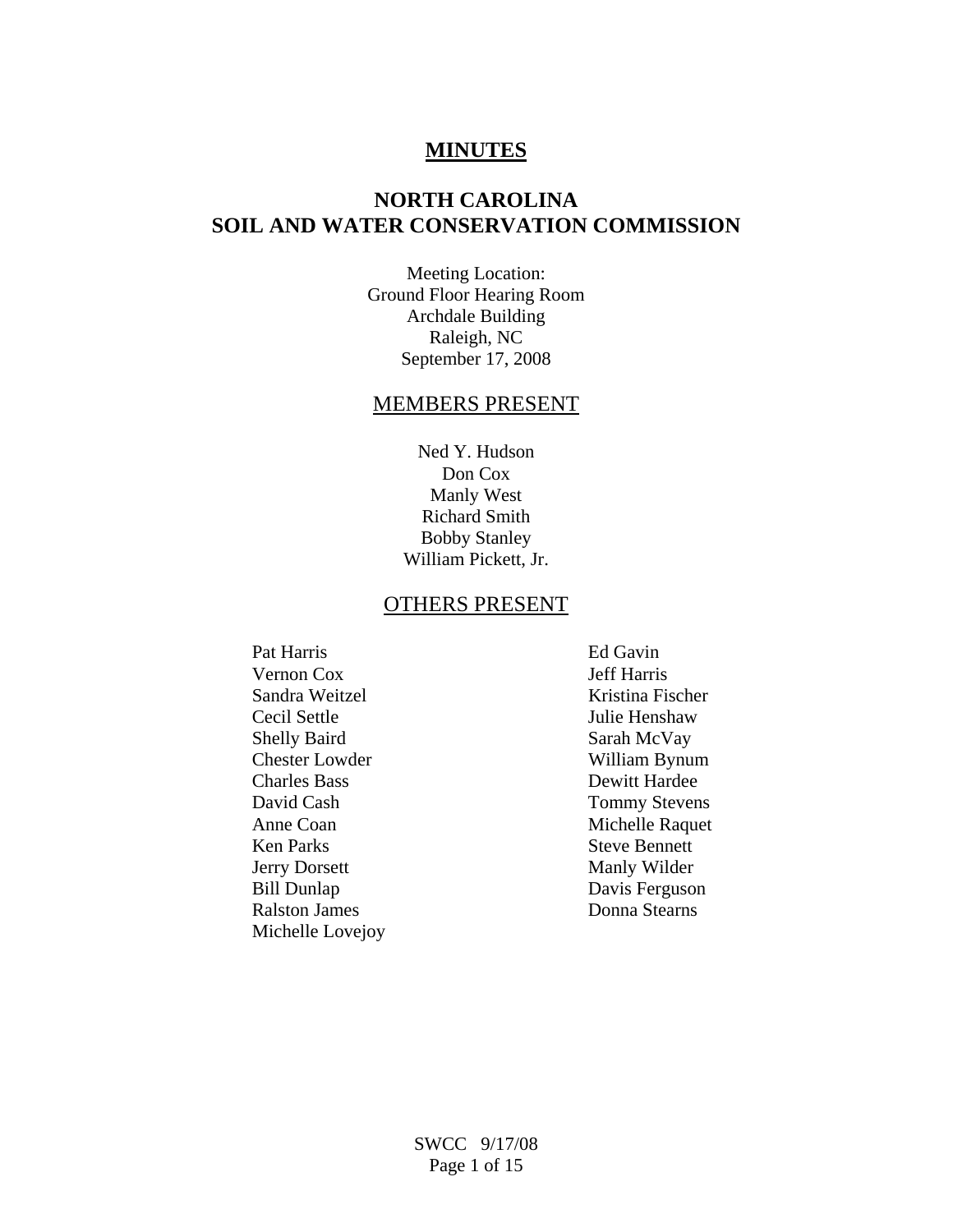## **Summary of Actions Taken by the Commission**

- 1. The following supervisor appointments were **approved:** 
	- Morris L. Shambley Orange SWCD
	- Samuel E. Jordan Pender SWCD
- 2. The Commission **approved** the following Designation of Technical Specialists:
	- Daniel F. Fowler
	- Jim H. Lynch
- 3. The Commission **approved** supervisor contracts for the following:
	- Eddie Edwards Brown Creek SWCD BMP/Well, (Contract # 04-09-246-16) - \$7,238.00.
	- Thomas E. Porter, Jr. Cabarrus SWCD BMP/Well, (Contract # 13-09-04-16) - \$5,986.00.
	- Thomas E. Porter, Jr. Cabarrus SWCD Pasture Renovation (Contract #13-09-06-16) - \$12,443.00.
	- Michael D. Willis Caldwell SWCD Pasture Renovation (Pasture Planting) – Contract # 14-09-03-16 - \$7,875.00.
	- Clifton McNeill Cumberland SWCD Irrigation Well (Contract #26-09-05-02) - \$3,500.00.
	- William N. Craig Gaston SWCD Pasture Renovation (Contract # 36-2009-214-03) - \$6,930.00.
	- Rick H. Morgan Gates SWCD Cover Crop (Contract #37-09-09-04) - \$15,000.00.
	- Danny McConnell Henderson SWCD Irrigation Well (Contract #45-09-102-05) - \$4,913.00.
	- Danny McConnell Henderson SWCD Irrigation Well (Contract #45-09-103-05) – \$4,913.00.
	- Billie Raye Turner Jones SWCD Well, Pump and Pump House (Contract #52-09-01-09) - \$4,219.00.
	- David E. Terrell Mitchell SWCD Pasture Renovation (Contract #61-09-05-05) - \$5,625.00.
	- Wayne Hurdle- Perquimans SWCD Well/Drought Grant (Contract #72-09-07-11) - \$1,75.00.
	- Ted Holyfield Surry SWCD Pasture Renovation (Contract #86-09-201-16) - \$3,990.00.
	- James Kenneth Mills Union SWCD Well for Poultry Operation (Contract #90-09-268-16) - \$3,258.00.
	- Kelvin Baucom Union SWCD Well for Poultry Operation (Contract #90-09-271-16) - \$3,258.00.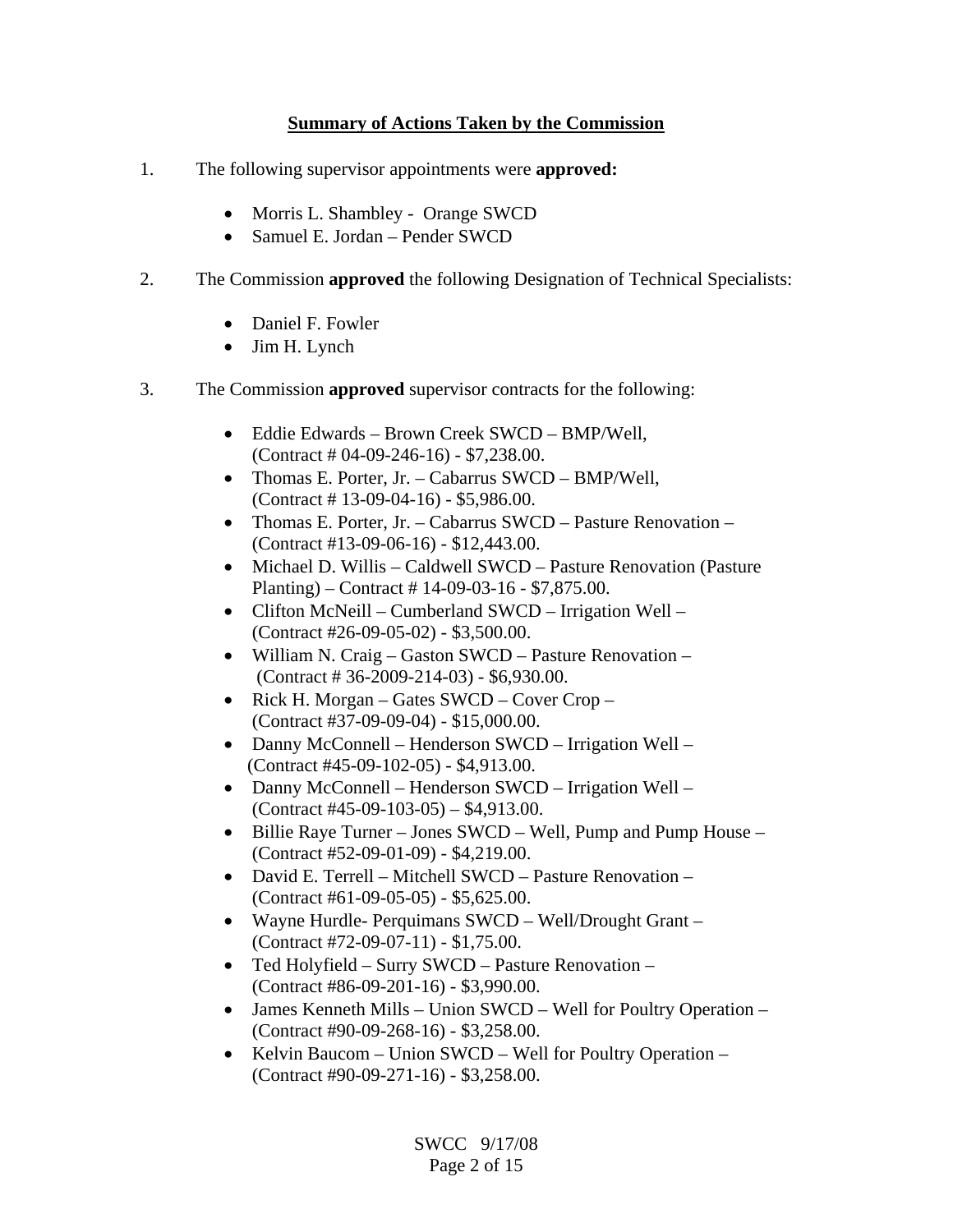- Wilton Lee Short, Jr. Vance SWCD Pasture Renovation (Contract #91-09-677-13) - \$2,250.00.
- David Clary Warren SWCD Pasture Renovation (Contract #93-09-414-13) - \$2,500.00.
- Claude Shew, Jr. Wilkes SWCD Well/Pasture Renovation (Contract #97-09-04-16) - \$5,000.00.
- Charles Harrell Wilson SWCD 5-Year Conservation Tillage (Contract # 98-09-05-09) -\$8,829.00.
- Charles Harrell Wilson SWCD Sediment Removal from Pond (Contract #95-09-302-09) - \$2,000.00.
- George Teague Guilford SWCD Pasture Renovation (Contract #41-09-06-02) -\$4,500.
- 4. The Commission **approved** the supervisor contract for Eddie Edwards be allowed at 75% of the actual cost and not to exceed the contract amount.
- 5. The Commission **approved** the extension through June 30, 2009 to permit grazing or haying of acreage affected by ACSP cover crop incentive.
- 6.. The Commission **approved** the TRC recommendation to add a new cost share practice called Rooftop Runoff Management System. Guttering would be allowed with or without a cistern in lieu of a gravel drip line, but that the maximum cost share would be limited to the estimated cost of a gravel drip line installation.
- 7. The Commission **approved** the TRC recommendation to add Prescribed Grazing as a new cost share incentive practice, as well as, adding two fencing components to the ACSP cost list, 3-strand interior fencing at \$2.25/foot and temporary portable electric fence at \$0.10/foot.
- 8. The Commission **approved** the TRC recommendation that the Commission repeal its existing policy requiring all rotary drum composters to be equipped with forced aeration.
- 9. The Commission **approved** the TRC recommendation to increase the existing setback requirements for livestock watering tanks from 20 feet to 30 feet from the top of streambanks.
- 10. The Commission **approved** the recommendation of the TRC to modify the requirements for pond restoration and repair in order to encourage but not require removal of woody vegetation from dams for restoration projects involving only removal of accumulated sediment.
- 11. The Commission **approved** the recommendation of the TRC to modify the requirements for Agricultural Water Supply Pond to exempt dug ponds with no dam or outlet to surface waters from the requirement for livestock exclusion.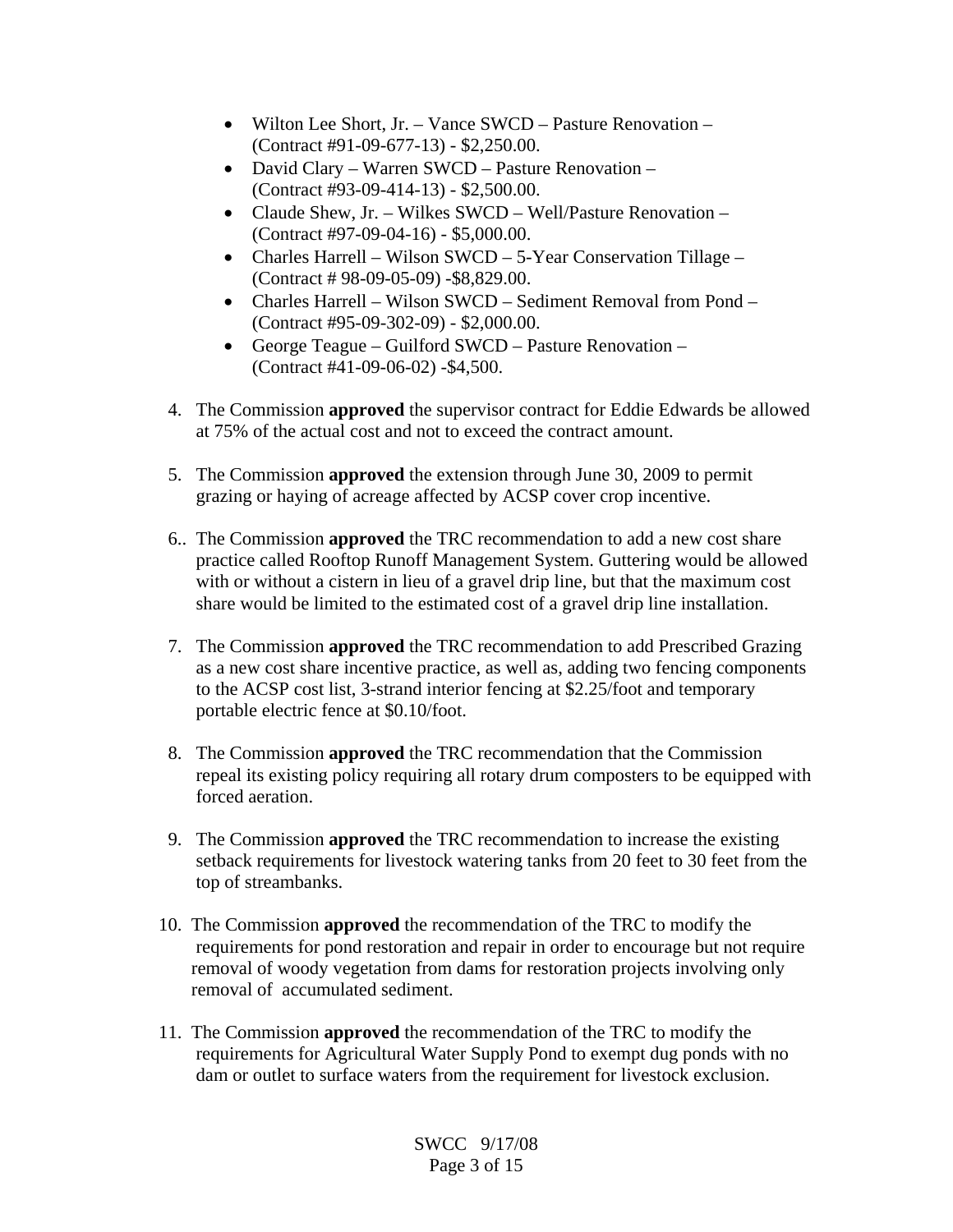- 12. The Commission **approved** the addition of #29 Prescribed Grazing and #33 – Rooftop Runoff Management System to the Detailed Implementation Plan for Program Year 2008.
- 13. The Commission **approved** the following components which are to be added to the PY 2009 Average Cost List:

The first three pertain to the Prescribed Grazing BMP:

- Fence permanent, 3 strand Interior, electric or non-electric, including gates \$2.25 per linear foot.
- Fence- temporary, portable electric- \$0.10 per linear foot.
- Incentive prescribed grazing  $$30.00$  per acre.
- Agricultural Pond Sediment Removal Only at  $$4,000$  each with the 75% cost share rate of \$3,000 (Lifetime cap).
- Agrichemical Mixing Station Portaqble \$4,667 unit cost with the 75% cost share rate of \$3,500 (Lifetime cap).
- **Incentive Lagoon Biosolids Removal at \$0.01 a gallon with the 75% cost** share rate of \$15,000 (Lifetime cap).

### **Preliminary Items**

The September  $17<sup>th</sup>$ , 2008 meeting of the North Carolina Soil and Water Conservation Commission was held in the Ground Floor Hearing Room of the Archdale Building, 512 N. Salisbury Street, Raleigh, NC.

Chairman Jeff Turlington was unable to attend and Vice-Chairman Ned Hudson conducted the meetingl

Vice-Chairman Hudson charged the Commission members to declare any conflict of interest or appearance of conflict of interest that may exist for agenda items to be considered by the Commission as mandated by Executive Order Number One. None were noted.

Vice-Chairman Hudson called the meeting to order at 9:08 a.m. He welcomed everyone to the Commission meeting. He asked that everyone in the room introduce themselves.

#### **Approval of Agenda**

Vice-Chairman Hudson stated that on Item #14 *Supplemental Allocation of Drought Grant Funds* and #17 *ACSP Issues from Districts* of the agenda would be removed from the Agenda.

Item 11A would add Pender SWCD's *Nomination of Supervisor,* and delete

SWCC 9/17/08 Page 4 of 15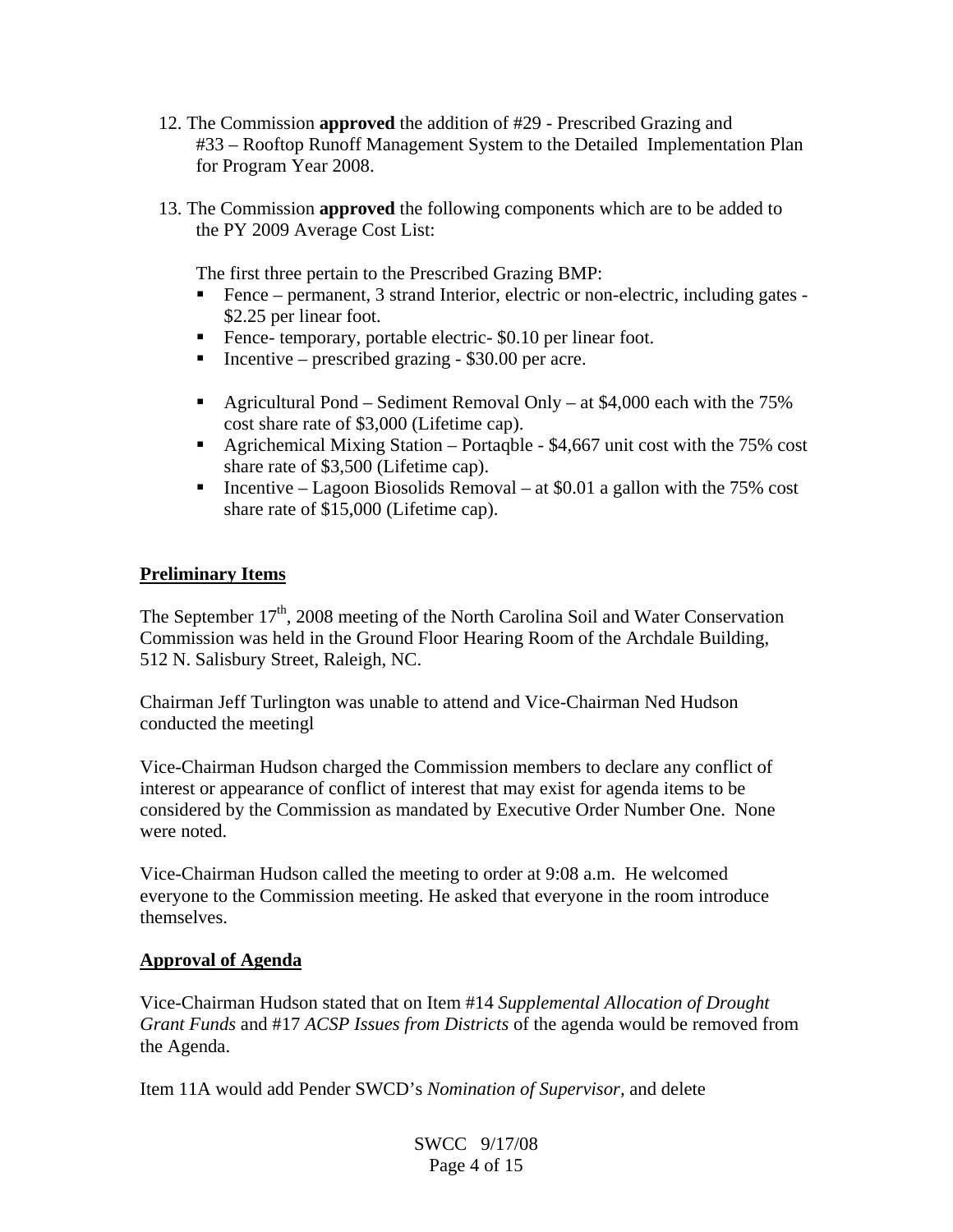### Scotland SWCD's *Nomination of Supervisor*.

Item 11C, Supervisor Contracts, would add George Teague of Guilford SWCD and remove Eddie Edwards of Brown Creek from the consent agenda. Mr. Edwards' supervisor contract would be handled separately.

Mr. Manly West offered a motion to approve the agenda as amended, with Mr. Don Cox providing a second. The motion carried.

## **Approval of Minutes**

The July  $16<sup>th</sup>$ , 2008 minutes were approved as read. Mr. Bobby Stanley offered a motion to approve the minutes. Mr. Richard Smith provided a second and the motion carried.

The August  $8<sup>th</sup>$ , 2008 teleconference minutes were approved as read. Mr. Manly West offered a motion to approve these minutes. Mr. Bobby Stanley provided a second and the motion carried.

## **INFORMATIONAL ITEMS**

### **Division Report**

Ms. Pat Harris gave a power point presentation for her Division Report.

- On July 23, 2008 David Williams presented the first check for the Drought Response Program. Nicki Setzer, Plant Nursery Operator of Catawba County received the check for \$4,425. for an irrigation well. Agricultural Commissioner Steve Troxler was in attendance for this presentation.
- August 10-12, 2008 a delegation attended the Southeast Regional NACD meeting in Biloxi, Mississippi. Those attending were Bobby Stanley, John Finch, Jeff Harris, Franklin Williams, James Ferguson, Pat Harris, and State Conservationist, Mary Combs.

James Ferguson made a presentation at the meeting on the Drought Response Program in North Carolina.

The 2009 meeting will be held in Charleston, South Carolina.

• The District Employees Workshop was held at Atlantic Beach, NC and was a huge success. Two hundred and twenty-five people attended. The format for this event was committing to a training track which lasted for one to two days. Certification was given for the Erosion and Sedimentation Control Class.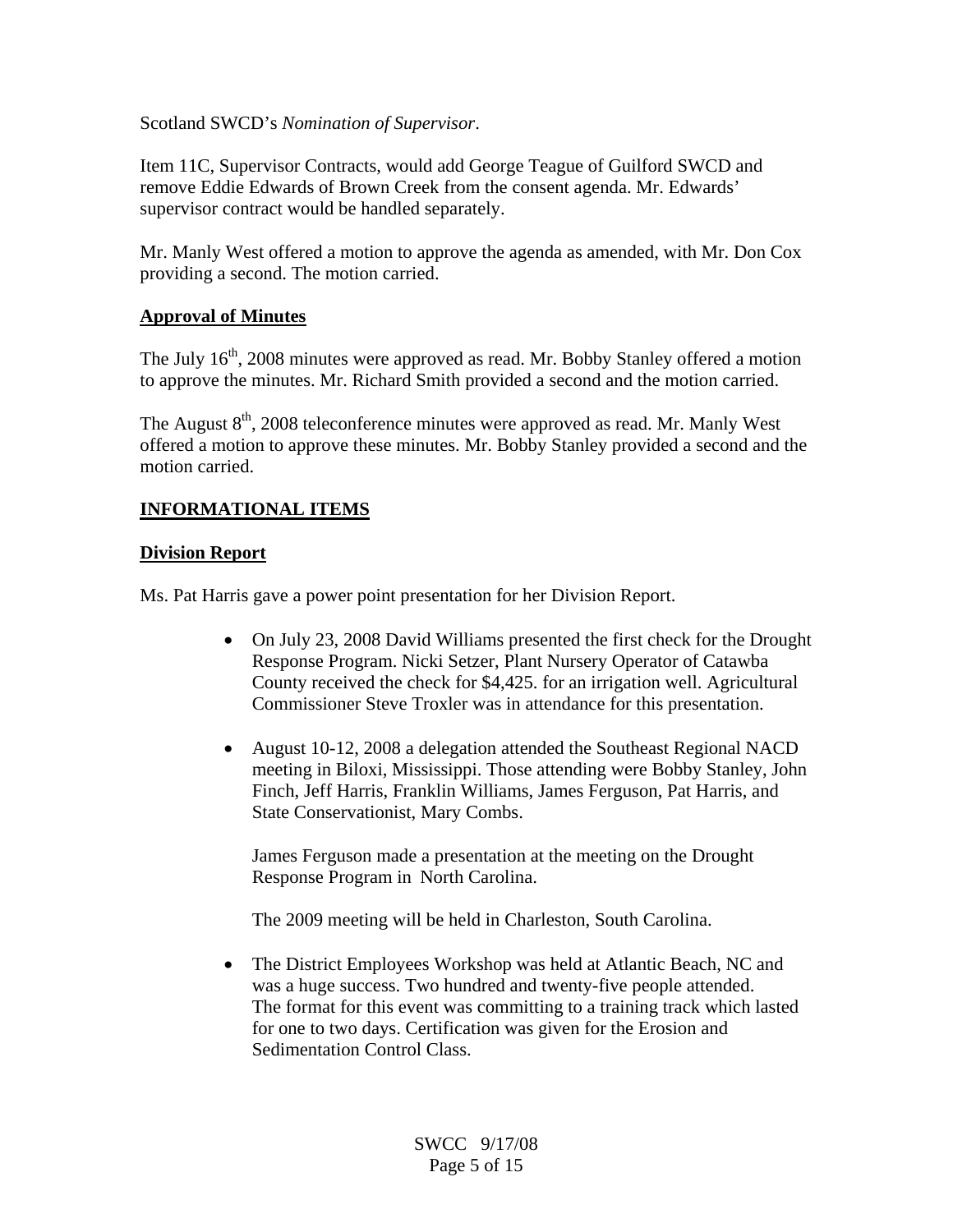- A surprise speaker showed up at the Thursday night banquet. Senator Bob Dole spoke with the DEW attendees and entertained them with his political comments.
- Ms. Harris thanked the Area Coordinators, and especially David Cash who was responsible for coordinating this workshop, for their hard work..
- The DEA had their installation of officers at the DEW banquet. The new officers are as follows:
	- $\triangleleft$  Lisa Marochak of Durham County Treasurer
	- $\triangle$  Sue Glover of Wilson County Secretary
	- Edward Davis of Columbus County President-Elect
	- Mike Pardue of Wilkes SWCD President
- The Division held a two-day retreat in Beaufort County. Presentations were given by Deputy Secretary-Bill Laxton, Asst. Secretary-Manly Wilder, Dr. Richard Spruill of ECU and Dr. Stan Riggs also of ECU.

 On the second day of the retreat the Division went to Aurora, NC and toured the PCS Phosphate Mining Company at Lee Creek. The group then went to the Aurora Fossil Museum.

- Ms. Harris showed a picture of a red drum fish (huge) that she caught the night before on an evening fishing trip.
- Ms. Harris spoke about the "O" Chart and stated that Dick Fowler had been added as the District Programs Outreach Coordinator. His position will be to work with the Association, the Commission, and with UNC for Supervisor Training, He will work with the Strategic Planning Committee, Operational Agreements, and the Annual Meeting.
- Ms. Sandra Weitzel is the team leader for District Ops. She is the interface between staff and management. She will keep Ms. Harris informed as a supervisor.
- Ms. Harris reported that the Division is working on improved internet presence. Ms. Cindy Draughon, Public Information Officer, is actively working on this. The NonPoint Source web page is being modified and will be more user friendly and easier to navigate.

 We will be working on the intranet which is a portal for the Division that allows you to communicate within the Division. There will be a public portal which supervisors can come in. The best example of this is the Annual Meeting page. You will be able to register on line, download Agendas, and download hotel information.

> SWCC 9/17/08 Page 6 of 15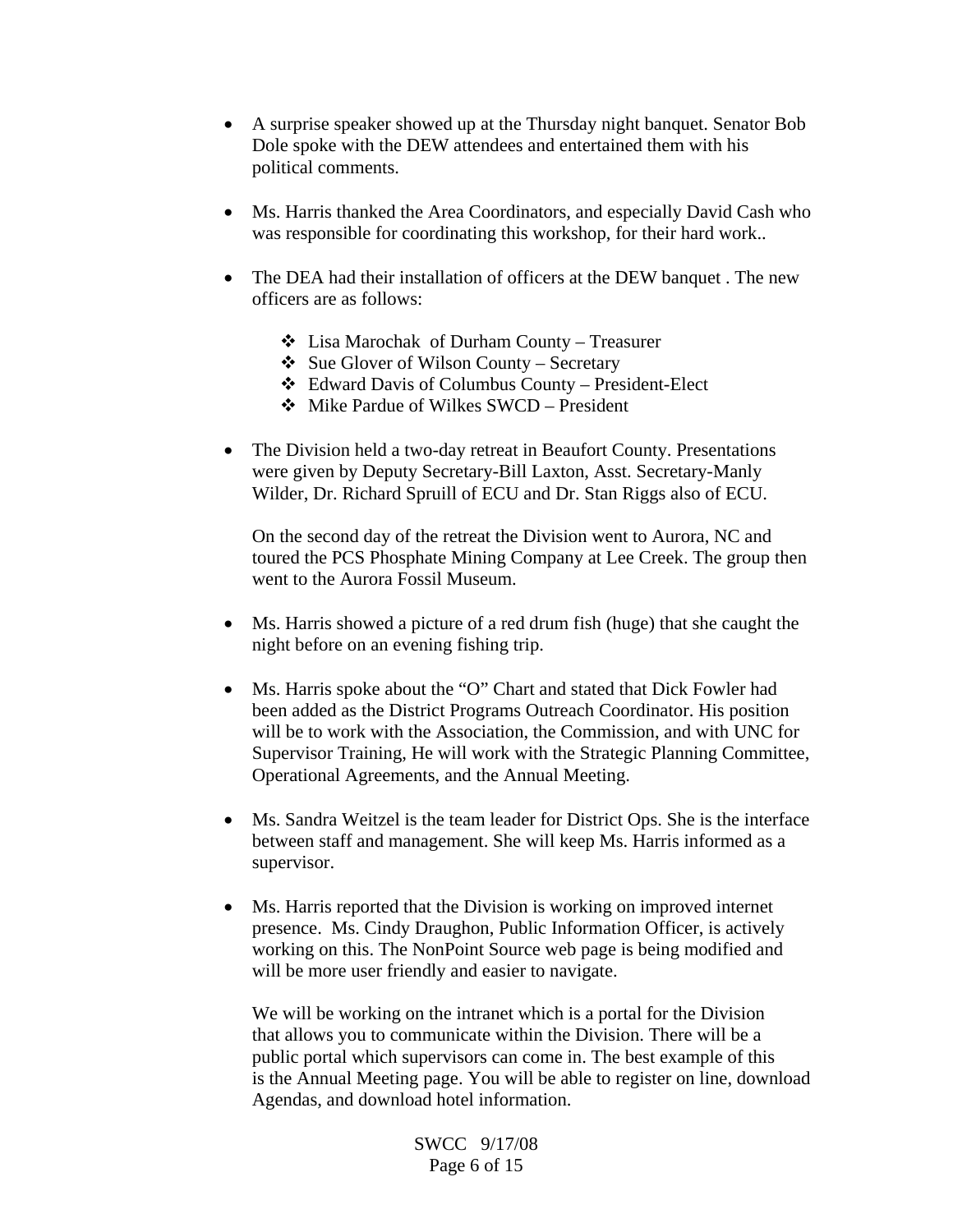- Ms. Harris reported that the CREP Expansion Program is going slowly. Twenty-three applications are out there right now and only 12 applications are for easements. A full report will be available at the November Commission meeting.
- The Ag Task Force is designed to advise and make recommendations to the Commission on issues that face agriculture. The member agencies are Farm Bureau, FSA, NRCS, NC Cooperative Extension, NCDA, and the State Grange. The next meeting will be held on October 30.
- The following workshops will be held:
	- Working Lane Easement Programs

West Johnston High School is to be congratulated. They came in  $8<sup>th</sup>$  at the 2008 National Canon Envirothon.

 The 2009 National Envirothon will be held in Asheville, August 2-8. Millie Langley is in need of volunteers for the envirothon.

## **NRCS Report**

Ms. Mary Combs reported that Congress had passed a Farm Bill that extended program authorities through the remainder of FY 2008.Total obligations for general 2008 Environmental Quality Incentive Program (EQIP) will be approximately \$15.3 million. EQIP is now in 97 counties. She thanked supervisors and district employees for all of their hard work and support of EQIP.

Ms. Combs stated that the Wildlife Habitat Incentive Program (WHIP) under the extended program authorities had received a significant fund allocation of \$442,000. These funds will be allocated throughout the state with the intention of addressing declining species and aquatic species. At the beginning of the fiscal year it appeared that WHIP would receive no funding. With this last allocation of funds, it can boast its highest allocation in its history in North Carolina at over \$1.1 million.

The Conservation Security Program (CSP) has not very successful. There was only one application in the Little Pee Dee Watershed and no applications for the Rocky River Watershed.

The Farm and Ranchland Protection Program (FRPP) was given \$2,544,806. Easements will continue to be closed using these funds as well as funds from the prior year.

NRCS has received soft money and it is going to be used for the ACIS Program. This program will allow retired employees to be hired. They are hoping to hire 10 to 20 ACIS persons to work in positions in field offices.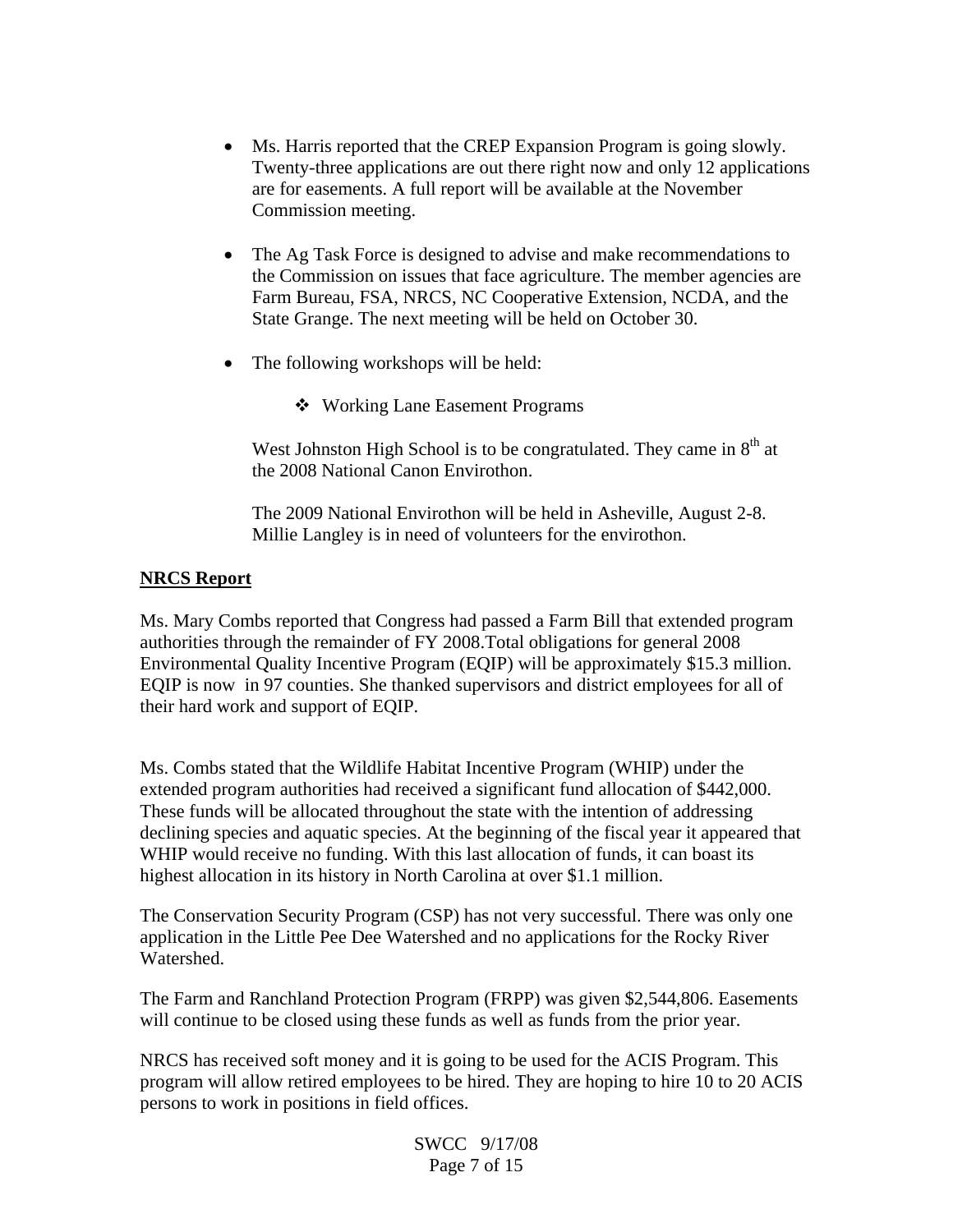Ms. Combs noted she would be having District Conservationist come to Raleigh on September 18<sup>th</sup> and 19<sup>th</sup>.

## **The Association Report**

Mr. Bobby Stanley reported that this year as Association President had been a very eventful year. He has attended and/or participated in the following:

- Spring Area Meetings
- Conservation Farm Family
- CREP Expansion Celebration
- James Ferguson's Fish Fry
- Farmland Preservation
- $\bullet$  45<sup>th</sup> RCW Awards Luncheon
- SE NACD Meeting,
- DEW Workshop Leadership
- Judging of Farm Family Farms
- •

Mr. Stanley stated that at the President's meeting at this year's Annual Meeting, he wanted each past-president to bring two names and two people so that they could be trained for leadership.

He reminded everyone of the upcoming Annual Meeting which will be held at the Sheraton Imperial Hotel in the RTP on January 4-6, 2009.

The Association and the DEA will be raffling off a John Deere "big" Gator.

## **Lagoon Conversion Program & Methane Capture Pilot Program Update**

Mr. Vernon Williams stated that the Lagoon Conversion Program was established in 2007 by Senate Bill 1465. The purpose is to convert anaerobic lagoons and sprayfields to innovative systems. An initial allocation was \$2,000,000 and it is run through the Ag Cost Share Program. In Round 1, we funded up to \$500,000 at 90% cost share rate. The program is technology neutral.

There are 3 farms that were approved by the Commission in May 2008: Centralized – Sampson, Farm –Sampson, and Farm-Sampson. There is approximately \$500,000 available and it will be announced that it is available through the Lagoon Conversion Program. Applications will be taken. Permits will be needed from DWQ.

The Swine Farm Methane Capture Pilot Program is administered jointly by the NC Utilities Commission and DENR's- Division of Soil and Water Conservation. It was also established by Senate Bill 1465. It is a voluntary program of up to 50 farms. The purpose of this program is to encourage the adoption of full/partial covered lagoons to generate electricity with a maximum of 25 Mega Watts. The legislation is very specific in that it

> SWCC 9/17/08 Page 8 of 15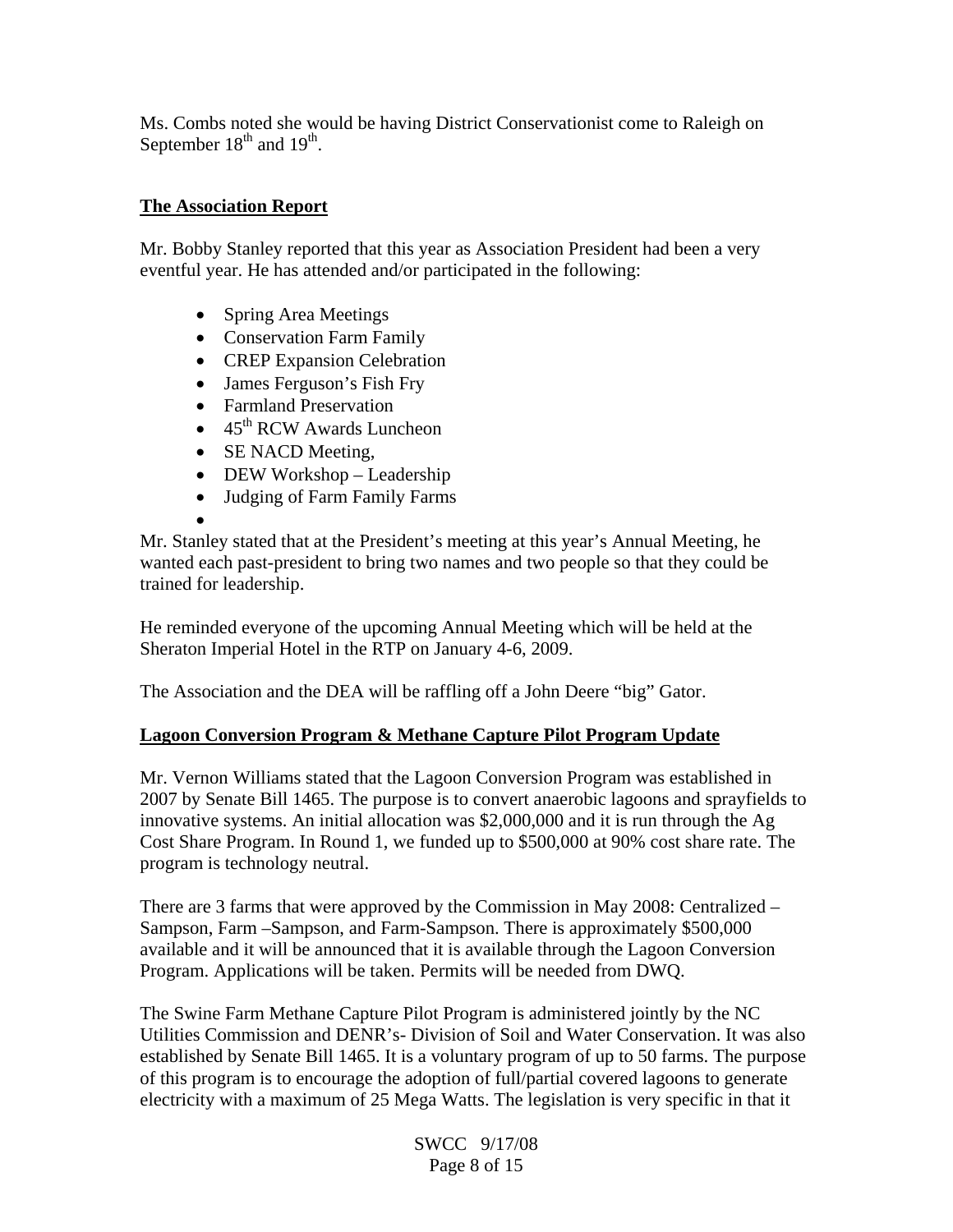requires that the electricity be purchased by a public electric utility (Progress, Duke, and Dominion.)

(See attachment #7)

## **DWQ Rulemaking Update**

Mr. Vernon Cox stated that on August  $5<sup>th</sup>$  the Agriculture Task Force formed a work group to review the monitoring rules being drafted by the Division of Water Quality (DWQ) and develop a report to the NC Soil and Water Conservation Commission. The purpose of this report is to address concerns and suggest possible alternatives to the proposed rules.

The following persons attended that meeting: Anne Coan, Vernon Cox, Dewitt Hardee, Tim Jones, Deanna Osmond, and Josh Spencer.

Mr. Cox stated that in 2007 the Waterkeeper Alliance filed rule making petitions with the NC Environmental Management Commission (EMC) that would propose additional monitoring requirements on all permitted animal operations; to include swine, dairy and poultry operations with wet waste systems.

In accordance with the NC Administrative Procedures Act, the EMC may grant or deny a petition for rulemaking. At its meeting on May 8, 2008, the EMC agreed to accept the petition of the Waterkeeper Alliance and directed DWQ staff to receive input from appropriate stakeholder groups on the proposed rules. DWQ has held three stakeholders meetings. (Rules are attached. 15A NCAC 02T .1310 and .1311).

The rules state:

- 1) Monitoring plans would require that water quality samples be taken three (3) times per year at three separate locations on the farms. DWQ would be responsible for identifying the sampling locations.
- 2) Samples would be analyzed for Ammonia Nitrogen, Nitrate Nitrogen, 5-Day Biological Oxygen Demand, Fecal coliform, and Chloride.
- 3) Groundwater monitoring may be required when over application of waste occurs, storage structures do not meet NRCS standards, or adjacent water supply wells are contaminated by pollutants likely to be found in applied waste.

## **Deep Creek Watershed Project Agreement**

Mr. Vernon Cox reported on the Deep Creek Structure 5-D Yadkin County which is a project of an overall watershed plan developed for the area in 1958. To date, 14 flood control structures have been constructed. The original plan was supplemented in 1995 to include water supply as a project purpose in structure 5-D. The 5-D structure will provide flood protection and a municipal and industrial water supply for Yadkin County. The project will provide 3,965 acre-feet of flood storage and 518 acre-feet of municipal and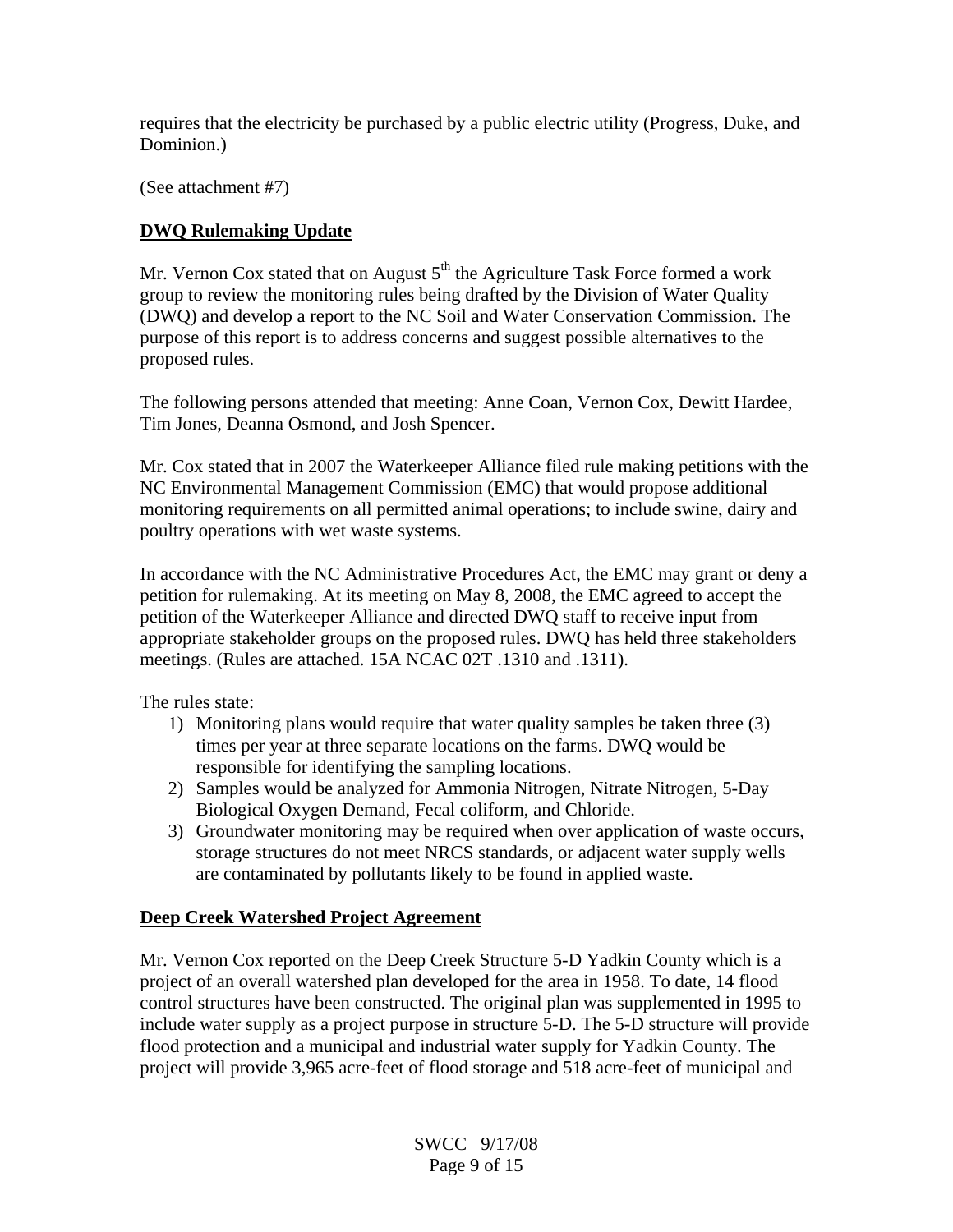industrial water supply. Six million gallons of water a day will be available and this will help address the growing demand for water in the Yadkin River Basin.

Mr. Cox stated these important facts:

- Design for Structure 5-D completed December 2004.
- NRCS provided \$620,451 for the federal portion.
- State of NC has appropriated \$11,990,640.
- The legislature earmarked \$5,440,000.
- State funding in a local match  $= $1,835.871$ .
- Grant funds in the amount of \$10,154,769.
- Remaining grant funds are sufficient to provide the 50% Match for this project.
- Local sponsors are entering into a grant agreement with NRCS.
- 2010 is the anticipated date for completion of the 5-D.

## **Environmental Enhancement Grant in Partnership with NC Coastal Federation**

Ms. Julie Henshaw stated that the Division has an opportunity to work in partnership with the NC Coastal Federation to submit a grant application for the NC Attorney General's Environmental Enhancement Program.

Three of the main objectives of this project are:

- Develop a GIS base tool that will assist in promoting and installing stormwater reduction measures (CCAP BMPs). This would help in calculating water quality benefits.
- Awarding funding to four districts: Brunswick, New Hanover, Carteret and Onslow. This would allow them to receive an additional CCAP allocation.
- The total grant application is for \$390,000; \$200,000 of which will be earmarked for CCAP BMPS. \$4,000 will be available for printing educational materials.

Of the \$200,000 the Coastal Federation is the lead applicant so we will have the opportunity to develop and extensive Memorandum of Understanding with them. January is hopefully when this project will begin.

# **ACTION ITEMS**

## **Consent Agenda**

Mr. Richard Smith made a motion to approve the Consent Agenda as amended. Mr. Manly West provided a second and the motion carried.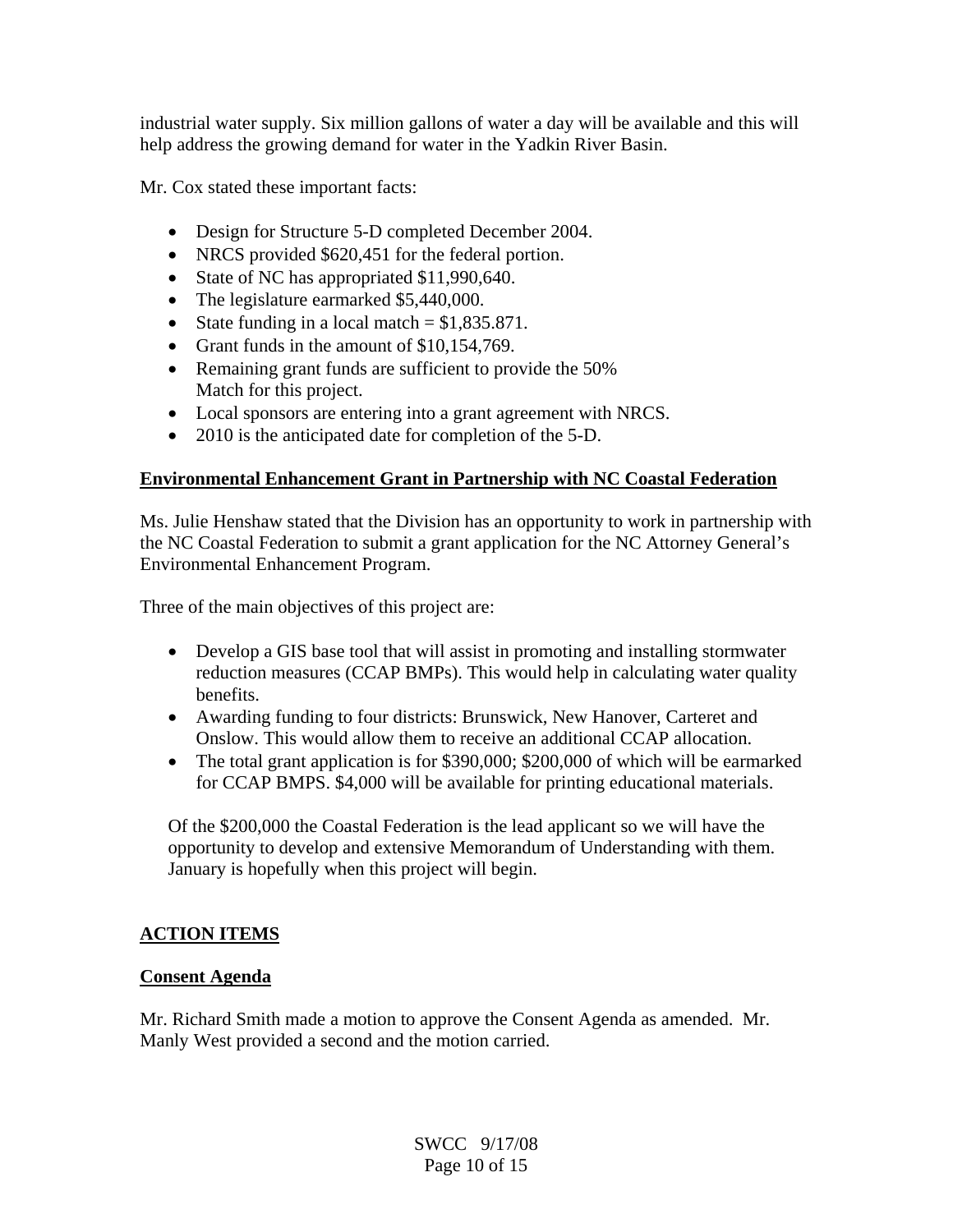## **Nomination of Supervisors**

The following supervisors were approved for appointment:

- Mr. Samuel Eugene Jordan of Pender SWCD filling a vacant position.
- Mr. Morris L. Shambley of Orange SWCD filling the unexpired position of Mr. Charles W. Snipes.

## **Approval of Technical Specialist**

The following applicants were approved as Technical Specialists:

- Mr. Daniel F. Fowler of Weldon, NC. He has been approved for Waste Utilization Planning/Nutrient Management.
- Mr. Jim H. Lynch of Goldsboro, NC. He has been approved in Waste Utilization Planning/Nutrient Management.

## **Approval of Supervisor Contracts**

The following supervisor contracts were approved:

- Thomas E. Porter, Jr. Cabarrus SWCD BMP/Well, (Contract # 13-09-04-16) - \$5,986.00.
- Thomas E. Porter, Jr. Cabarrus SWCD Pasture Renovation (Contract #13-09-06-16) - \$12,443.00.
- Michael D. Willis Caldwell SWCD Pasture Renovation (Pasture Planting) – Contract # 14-09-03-16 - \$7,875.00.
- Clifton McNeill Cumberland SWCD Irrigation Well (Contract #26-09-05-02) - \$3,500.00.
- William N. Craig Gaston SWCD Pasture Renovation (Contract # 36-2009-214-03) - \$6,930.00.
- Rick H. Morgan Gates SWCD Cover Crop (Contract #37-09-09-04) - \$15,000.00.
- Danny McConnell Henderson SWCD Irrigation Well (Contract #45-09-102-05) - \$4,913.00.
- Danny McConnell Henderson SWCD Irrigation Well (Contract #45-09-103-05) – \$4,913.00.
- Billie Raye Turner Jones SWCD Well, Pump and Pump House (Contract #52-09-01-09) - \$4,219.00.
- David E. Terrell Mitchell SWCD Pasture Renovation (Contract #61-09-05-05) - \$5,625.00.
- Wayne Hurdle- Perquimans SWCD Well/Drought Grant (Contract #72-09-07-11) - \$1,75.00.
- Ted Holyfield Surry SWCD Pasture Renovation –

SWCC 9/17/08 Page 11 of 15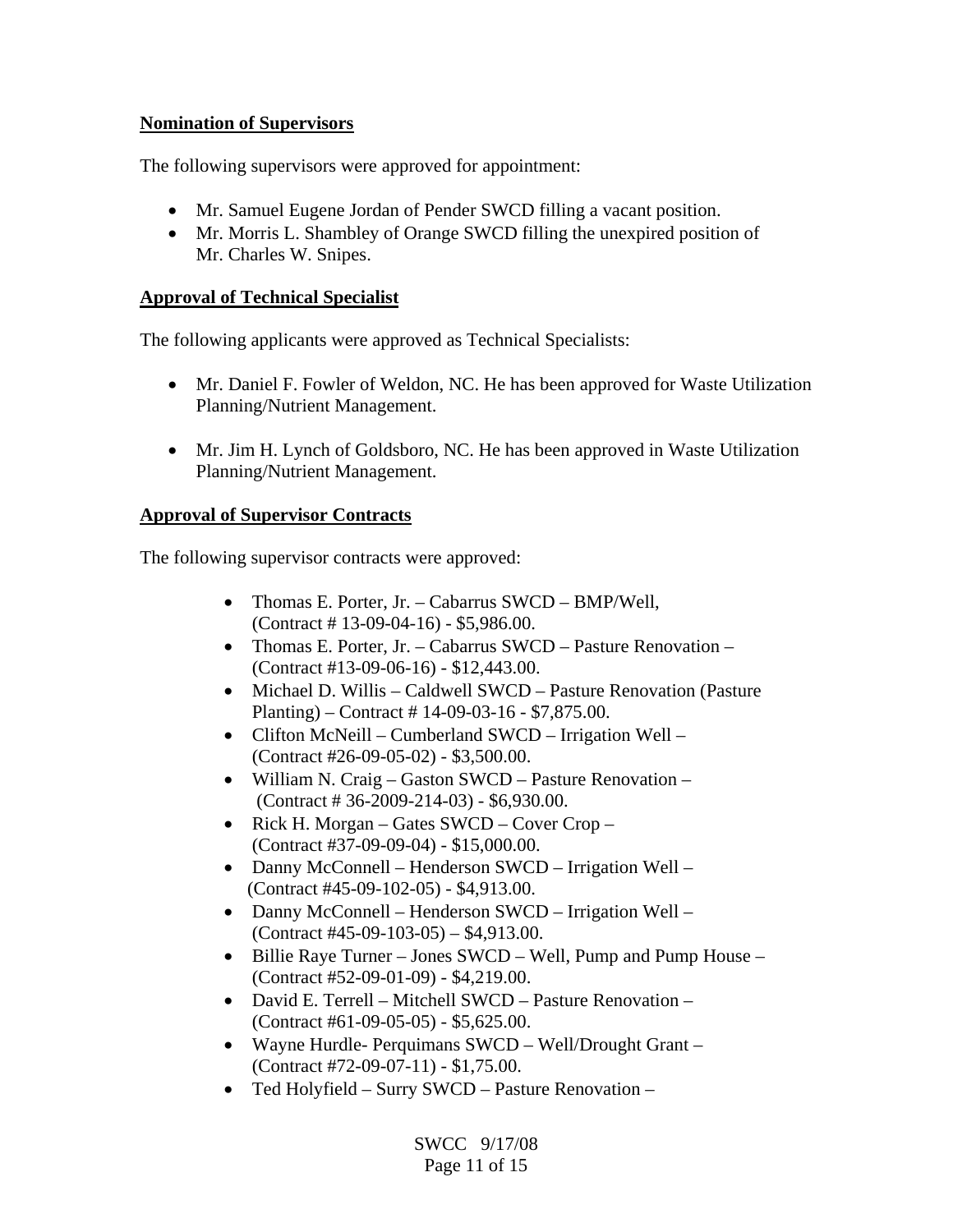(Contract #86-09-201-16) - \$3,990.00.

- James Kenneth Mills Union SWCD Well for Poultry Operation (Contract #90-09-268-16) - \$3,258.00.
- Kelvin Baucom Union SWCD Well for Poultry Operation (Contract #90-09-271-16) - \$3,258.00.
- Wilton Lee Short, Jr. Vance SWCD Pasture Renovation (Contract #91-09-677-13) - \$2,250.00.
- David Clary Warren SWCD Pasture Renovation (Contract #93-09-414-13) - \$2,500.00.
- Claude Shew, Jr. Wilkes SWCD Well/Pasture Renovation (Contract #97-09-04-16) - \$5,000.00.
- Charles Harrell Wilson SWCD 5-Year Conservation Tillage (Contract # 98-09-05-09) -\$8,829.00.
- Charles Harrell Wilson SWCD Sediment Removal from Pond (Contract #95-09-302-09) - \$2,000.
- George Teague Guilford SWCD Pasture Renovation (Contract #41-09-06-02) -\$4,500.

## **Brown Creek Supervisor Contract**

The Brown Creek SWCD supervisor contract for Eddie Edwards is allowed at 75% of the actual cost and it will not exceed the contract. (Contract  $\#04-09-246-16$ ) - \$7,238.00 – BMP Well.

Mr. Manly West offered a motion (as above) and Mr. Bill Pickett, Jr. provided a second. The motion carried.

## **Extending 2007-2008 Policy Exceptions for Drought Relief**

Mr. David Williams stated that in September 2007, the Commission approved a policy waiver through June 30, 2008 to permit grazing or haying of acreage affected by ACSP cover crop incentive.

The Division is recommending to extend through June 30, 2009 the policy waiver to permit grazing or haying of acreage affected by ACSP cover crop incentive.

Mr. Bill Pickett, Jr. offered a motion that the policy waiver be extended through June 30 2009. Mr. Bobby Stanley provided a second, and the motion carried.

## **TRC Recommendations**

Mr. David Williams stated that the Technical Review Committee (TRC) met on August 5, 2008 in Raleigh, and it held a teleconference on September 5, 2008. He presented six modifications to be approved by the Commission.

1) Rooftop Runoff Management System Practice – a new cost share practice.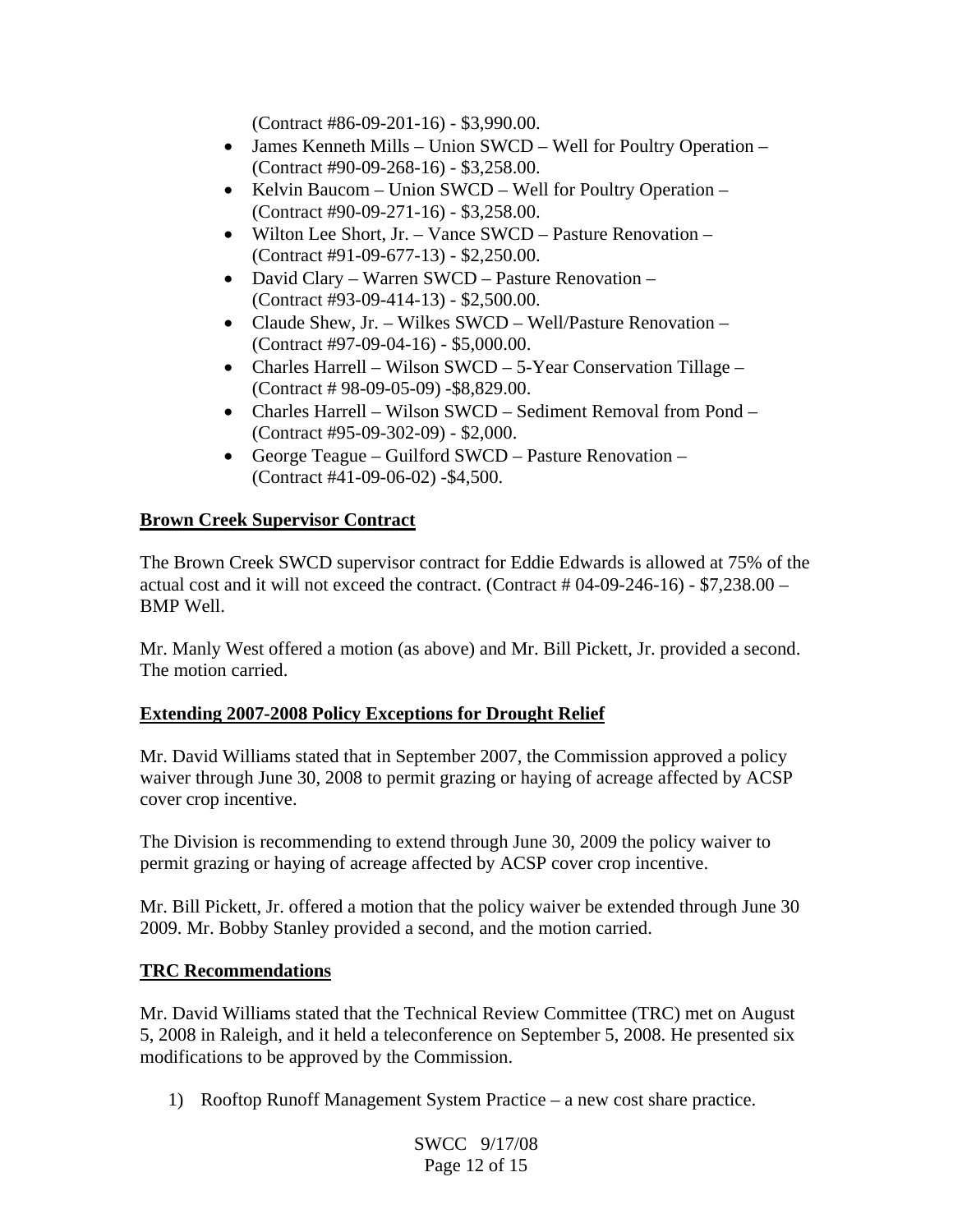This prevents erosion resulting from rooftop runoff from agricultural structures. It involves stabilizing the roof dripline with gravel. Cisterns may or may not be used.

Mr. Bobby Stanley made a motion that this rooftop runoff management system practice be approved. Mr. Bill Pickett, Jr. provided a second, the motion carried.

2) Prescribed Grazing with Cost Share for Cross-Fencing – a new cost share incentive practice which involves managing the intensity, frequency, duration, timing, and number of grazing animals on pastureland in accordance with site production limitations, rate of plant growth, physiological needs of forage plants for production and persistence.

 A participant would be eligible to receive \$30 per acre per year for up to 3 years with a lifetime cap of \$15,000 per applicant.

 Cost share assistance could be given for cross-fencing. The TRC is recommending adding two fencing components to the ACSP cost list, -3 strand interior fencing at \$2.25/foot and temporary portable electric fence at \$0.10 /foot.

 Mr. Richard Smith made a motion that the above recommendation be approved. Mr. Bobby Stanley provided a second, and the motion carried. (See amendment below.)

3) The TRC recommended that the Commission repeal its existing policy requiring all rotary drum composters be equipped with forced aeration. A new rotary drum composter, called the Biovator, has exhibited excellent performance for composting swine mortalities and does not have forced aeration.

 Mr. Richard Smith made a motion to approve this recommendation. Mr. Bobby Stanley provided a second, and the motion carried.

4) The TRC recommended to increase the existing setback requirements for livestock watering tanks from 20 to 30 feet from the top of streambanks to better ensure that livestock congregating around the watering tank do not negatively impact water quality.

 Mr. Don Cox made a motion to approve this recommendation. Mr. Bobby Stanley provided a second and the motion carried.

5) The TRC recommended modifying the requirements of pond restoration and repair practice to encourage, but not require removal of woody vegetation from dams for restoration projects involving only removal of accumulated sediment. This would also include exempting dug ponds with no dam or outlet to surface waters from the requirement for livestock exclusion.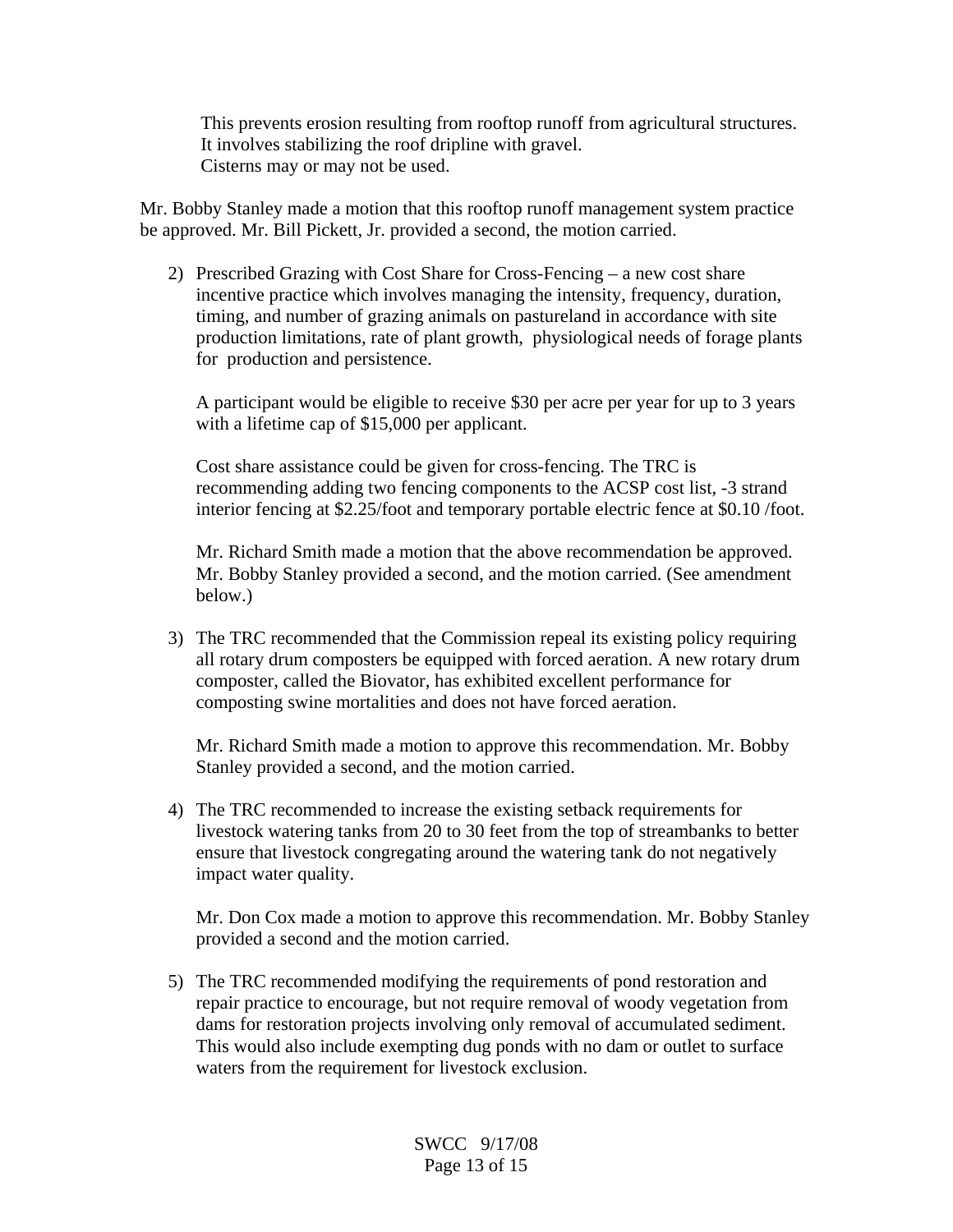Mr. Don Cox made a motion to approve this recommendation. Mr. Bill Pickett, Jr. provided a second, and the motion carried.

6) The TRC recommended modifying the requirements for Agricultural Water Supply Pond to exempt dug ponds with no dam or outlet to surface water from the requirement for livestock exclusion.

 Mr. Bobby Stanley made a motion to approve this recommendation. Mr. Richard Smith provided a second, and the motion carried.

Amendment: Mr. Manly West made a motion to delete the time factor of 3-years and a lifetime cap of \$15,000 to Item #2 of the TRC recommendations. Mr. Richard Smith provided a second, and the motion carried.

### **Revision to 2009 Detailed Implementation Plan**

Ms. Michelle Racquet stated that two items needed to be added to the Detailed Implementation Plan for Program Year 2008 and August 2008 (revised). Number 29 – Prescribed Grazing and Number 33- Rooftop Runoff Management System.

Mr. Manly West made a motion to approve this addition of items. Mr. Richard Smith provided a second, and the motion carried.

## **Revision to 2009 Average Cost List**

Ms. Michelle Racquet stated that there are three new components to be added to the PY2009 Average Cost List. All three of these pertain to the Prescribed Grazing BMP:

- Fence permanent, 3-strand interior, electric or non-electric, including gates - \$2.25 per linear foot.
- Fence temporary, portable electric \$0.10 per linear foot
- Incentive prescribed grazing \$30.00 per acre.

The BMP/Lifetime Cap is \$15,000. A correction is needed on the list for the unit cost of a livestock watering pump. It should read \$2,667. and the cost share amount of \$2000.

She said that three additional components that need to be added are:

- Agricultural Pond Sediment Removal Only at \$4,000 each with the 75% cost share rate of \$3,000. (Lifetime cap).
- Agrichemical Mixing Station Portable \$4, 667 unit cost with the 75% cost share rate of \$3,500. (Lifetime cap).
- Incentive Lagoon Biosolids Removal at \$0.01 a gallon with the  $75\%$ cost share rate of 15,000. (Lifetime cap).

SWCC 9/17/08 Page 14 of 15